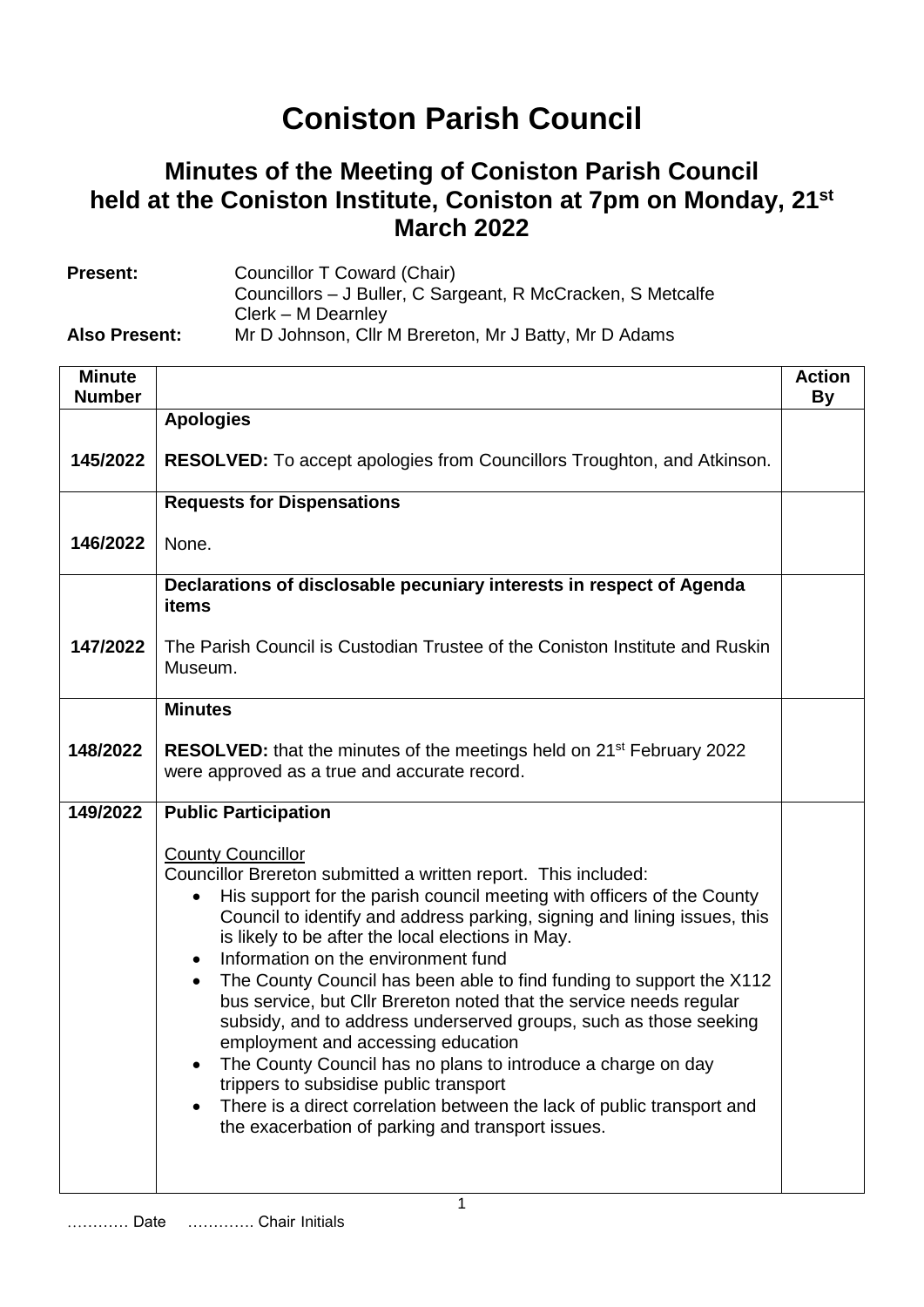|          | <b>District Councillors</b>                                                                                |                                                                                   |  |  |
|----------|------------------------------------------------------------------------------------------------------------|-----------------------------------------------------------------------------------|--|--|
|          | Councillor Coward reported that:                                                                           |                                                                                   |  |  |
|          | Local Government Reorganisation is moving forward                                                          |                                                                                   |  |  |
|          | A number of residents have volunteered to host Ukrainian refugees,                                         |                                                                                   |  |  |
|          | the County and District Councils will be working to ensure that                                            |                                                                                   |  |  |
|          | support is provided.                                                                                       |                                                                                   |  |  |
|          |                                                                                                            |                                                                                   |  |  |
|          | $\bullet$                                                                                                  | The issue of United Utilities discharge into Coniston Water was being             |  |  |
|          |                                                                                                            | progressed. The designation of the lake being categorised with                    |  |  |
|          |                                                                                                            | 'designated bathing status' will be explored, as this will involve the            |  |  |
|          |                                                                                                            | Environment Agency in monitoring and enforcing standards.                         |  |  |
|          |                                                                                                            | Developments will be discussed at the April meeting of the Parish                 |  |  |
|          | Council.                                                                                                   |                                                                                   |  |  |
|          |                                                                                                            |                                                                                   |  |  |
|          |                                                                                                            |                                                                                   |  |  |
|          | <b>Coniston Business Forum</b><br>Mr Rutland reported that he foresees parking will be a real problem this |                                                                                   |  |  |
|          |                                                                                                            | season and asked the Parish Council to take a lead in addressing the issue.       |  |  |
|          |                                                                                                            |                                                                                   |  |  |
|          |                                                                                                            |                                                                                   |  |  |
|          |                                                                                                            | Councillors attending the Institute Committee meeting                             |  |  |
|          |                                                                                                            | Councillor Sargeant had circulated minutes from the Institute's last meeting.     |  |  |
|          | Highlights include:                                                                                        |                                                                                   |  |  |
|          |                                                                                                            | New solicitors have been appointed to represent the Trustees.                     |  |  |
|          | $\bullet$                                                                                                  | Councillor Sargeant was under the impression that the Parish Council              |  |  |
|          |                                                                                                            | was no longer custodian trustee for the Institute or Ruskin Museum,               |  |  |
|          |                                                                                                            | but was assured by the clerk that no information form the Trustees or             |  |  |
|          |                                                                                                            | their legal representatives. This matter will be investigated and                 |  |  |
|          |                                                                                                            | reported back to the Parish Council at a future meeting.                          |  |  |
|          |                                                                                                            |                                                                                   |  |  |
| 150/2022 |                                                                                                            | To receive comments and representation from members of the public in              |  |  |
|          |                                                                                                            | relation to any item on the agenda.                                               |  |  |
|          |                                                                                                            |                                                                                   |  |  |
|          |                                                                                                            |                                                                                   |  |  |
|          |                                                                                                            | The signs erected by Mr Phil Johnston relating to his car park were               |  |  |
|          |                                                                                                            | mentioned, it was hoped that these would be removed. If not, the clerk is         |  |  |
|          |                                                                                                            | first contact Mr Johnston to raise the issue, however, if the signs are still not |  |  |
|          |                                                                                                            | removed to write to the Lake District National Park and ask for them to be        |  |  |
|          |                                                                                                            | removed on the grounds that they had become such a state that action              |  |  |
|          | should be taken.                                                                                           |                                                                                   |  |  |
|          | <b>Planning Applications</b>                                                                               |                                                                                   |  |  |
|          |                                                                                                            |                                                                                   |  |  |
|          | Reference:                                                                                                 | 7/2022/5145                                                                       |  |  |
|          | Location:                                                                                                  | 6 Holly How Close, Coniston, LA21 8BZ                                             |  |  |
|          | Proposal:                                                                                                  | Amendment to design                                                               |  |  |
| 151/2022 | <b>RESOLVED:</b>                                                                                           | No objections                                                                     |  |  |
|          |                                                                                                            |                                                                                   |  |  |
|          | Reference:                                                                                                 | 7/2022/5153                                                                       |  |  |
|          | Location:                                                                                                  | North end of Coniston Water                                                       |  |  |
| 152/2022 | Proposal:                                                                                                  | The siting of six swinging moorings on Coniston Water                             |  |  |
|          | <b>RESOLVED:</b>                                                                                           | To object to the siting of two of the proposed moorings                           |  |  |
|          |                                                                                                            |                                                                                   |  |  |
|          | Reference:                                                                                                 | 7/2022/5147                                                                       |  |  |
|          | Location:                                                                                                  | Bank Ground Farm, Coniston, LA21 8AA                                              |  |  |
|          |                                                                                                            | Erection of building for managers accommodation, ancillary family                 |  |  |
|          | Proposal:                                                                                                  |                                                                                   |  |  |
| 153/2022 | <b>RESOLVED:</b>                                                                                           | annex accommodation/staff accommodation, garage and office<br>No objections       |  |  |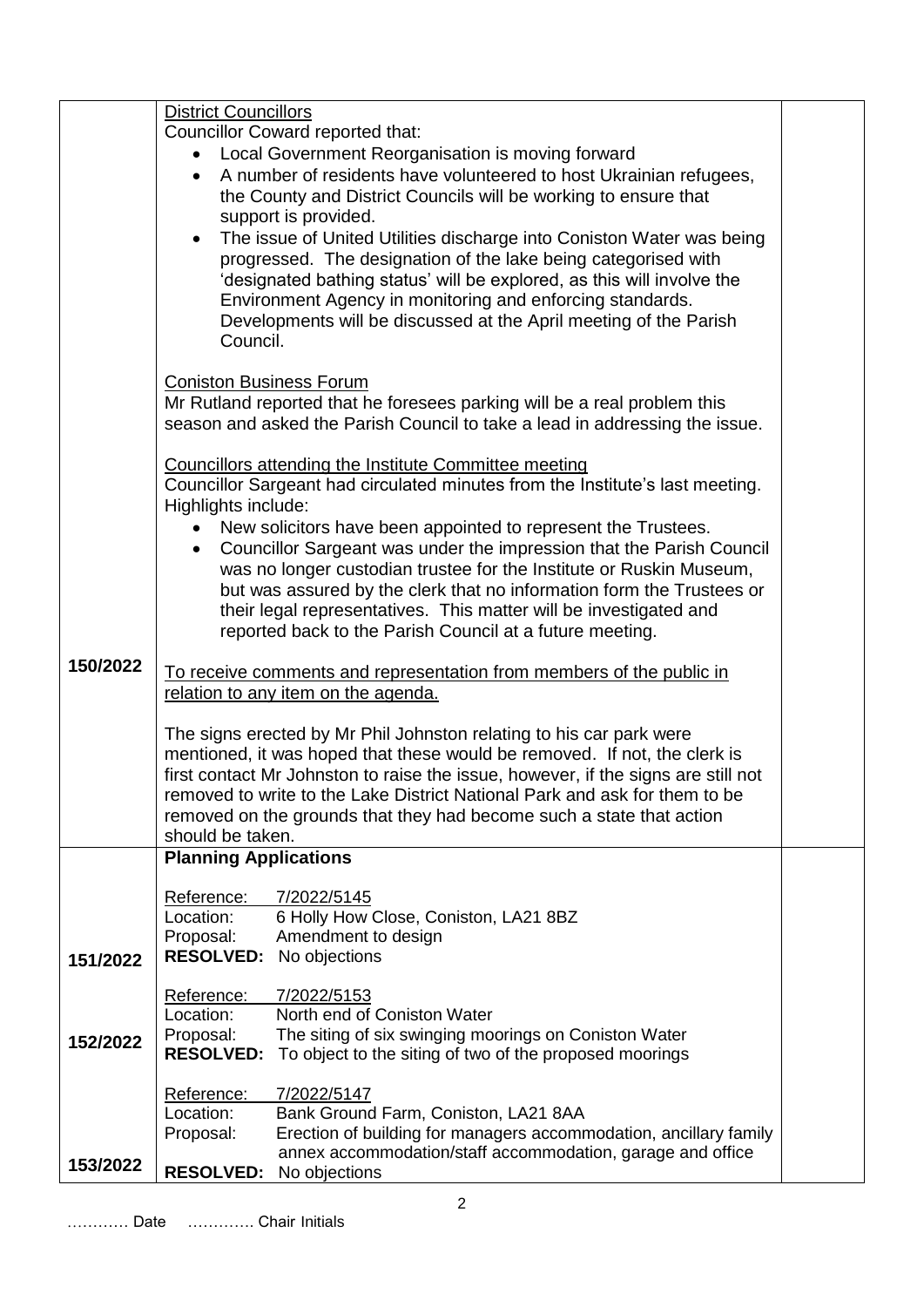| 154/2022 | NOTED: The following applications for planning permission, for information only.                                                                                                                                                                                                                                                                                                                                                                                                                                                  |                                                                                                                                                                                                                                       |  |
|----------|-----------------------------------------------------------------------------------------------------------------------------------------------------------------------------------------------------------------------------------------------------------------------------------------------------------------------------------------------------------------------------------------------------------------------------------------------------------------------------------------------------------------------------------|---------------------------------------------------------------------------------------------------------------------------------------------------------------------------------------------------------------------------------------|--|
|          | Reference:<br>Location:<br>Proposal:                                                                                                                                                                                                                                                                                                                                                                                                                                                                                              | 7/2022/5152<br>Black Bull, Yewdale Road, Coniston, LA21 8DU<br>Provision of a moveable structure within the curtilage of a building<br>used as a drinking establishment                                                               |  |
|          | Reference:<br>Location:<br>Proposal:                                                                                                                                                                                                                                                                                                                                                                                                                                                                                              | 7/2022/5162<br>Yewdale Inn, Yewdale Road, Coniston, LA21 8DU<br>Installation of a moveable structure                                                                                                                                  |  |
|          | Reference:<br>Location:<br>Proposal:                                                                                                                                                                                                                                                                                                                                                                                                                                                                                              | 7/2022/5161<br>The Keld, Coniston, LA21 8AG<br>Approval of details reserved by condition no 3 (external lighting)<br>on planning permission ref 7/2021/5262 for demolition of an<br>existing house and construction of a new dwelling |  |
| 155/2022 |                                                                                                                                                                                                                                                                                                                                                                                                                                                                                                                                   | <b>NOTED:</b> The decision to award planning permission                                                                                                                                                                               |  |
|          | Reference:<br>Location:<br>Proposal:                                                                                                                                                                                                                                                                                                                                                                                                                                                                                              | 7/2021/5807<br>Yew Tree Farm, Coniston, LA21 8DP<br>Works to create roof over existing yard and midden clamp                                                                                                                          |  |
| 156/2022 | <b>NOTED:</b> The withdrawal of applications for planning permission.                                                                                                                                                                                                                                                                                                                                                                                                                                                             |                                                                                                                                                                                                                                       |  |
|          | Reference:<br>Location:<br>Proposal:                                                                                                                                                                                                                                                                                                                                                                                                                                                                                              | 7/2021/5808<br>Yew Tree Farm, Coniston, LA21 8DP<br>Works to create roof over existing yard and midden clamp                                                                                                                          |  |
|          | Reference:<br>Location:<br>Proposal:                                                                                                                                                                                                                                                                                                                                                                                                                                                                                              | 7/2022/5812<br>Bank Ground Farm, Coniston, LA21 8AA<br>Erection of building for manager's accommodation, ancillary<br>family annex accommodation, staff accommodation, garages and<br>offices                                         |  |
|          |                                                                                                                                                                                                                                                                                                                                                                                                                                                                                                                                   | <b>Coniston Maintenance, Parking and Highways</b>                                                                                                                                                                                     |  |
| 157/2022 | <b>NOTED:</b> The Parish Council noted the following issues:<br>Councillor Sargeant was encouraged to apply to Cumbria County<br>Council via Councillor Brereton explore the proposal to develop a<br>permissive footpath through the infilled railway bridge under the A593<br>at Park Gate.<br>Councillor Sargeant reported that a number of issues are still not<br>$\bullet$<br>resolved: the surface water at Park Gate, drain cover near The Ship<br>had not been replaced, and there remain access issues to new<br>homes. |                                                                                                                                                                                                                                       |  |
|          | A letter from Mr Dave Jackson was briefly discussed, but the issues it<br>related to should be incorporated into a wider discussion regarding<br>parking and traffic management                                                                                                                                                                                                                                                                                                                                                   |                                                                                                                                                                                                                                       |  |
|          |                                                                                                                                                                                                                                                                                                                                                                                                                                                                                                                                   | <b>Public Toilet Renovations</b>                                                                                                                                                                                                      |  |
| 158/2022 | of March.                                                                                                                                                                                                                                                                                                                                                                                                                                                                                                                         | <b>NOTED:</b> Renovations are progressing and should be completed by the end                                                                                                                                                          |  |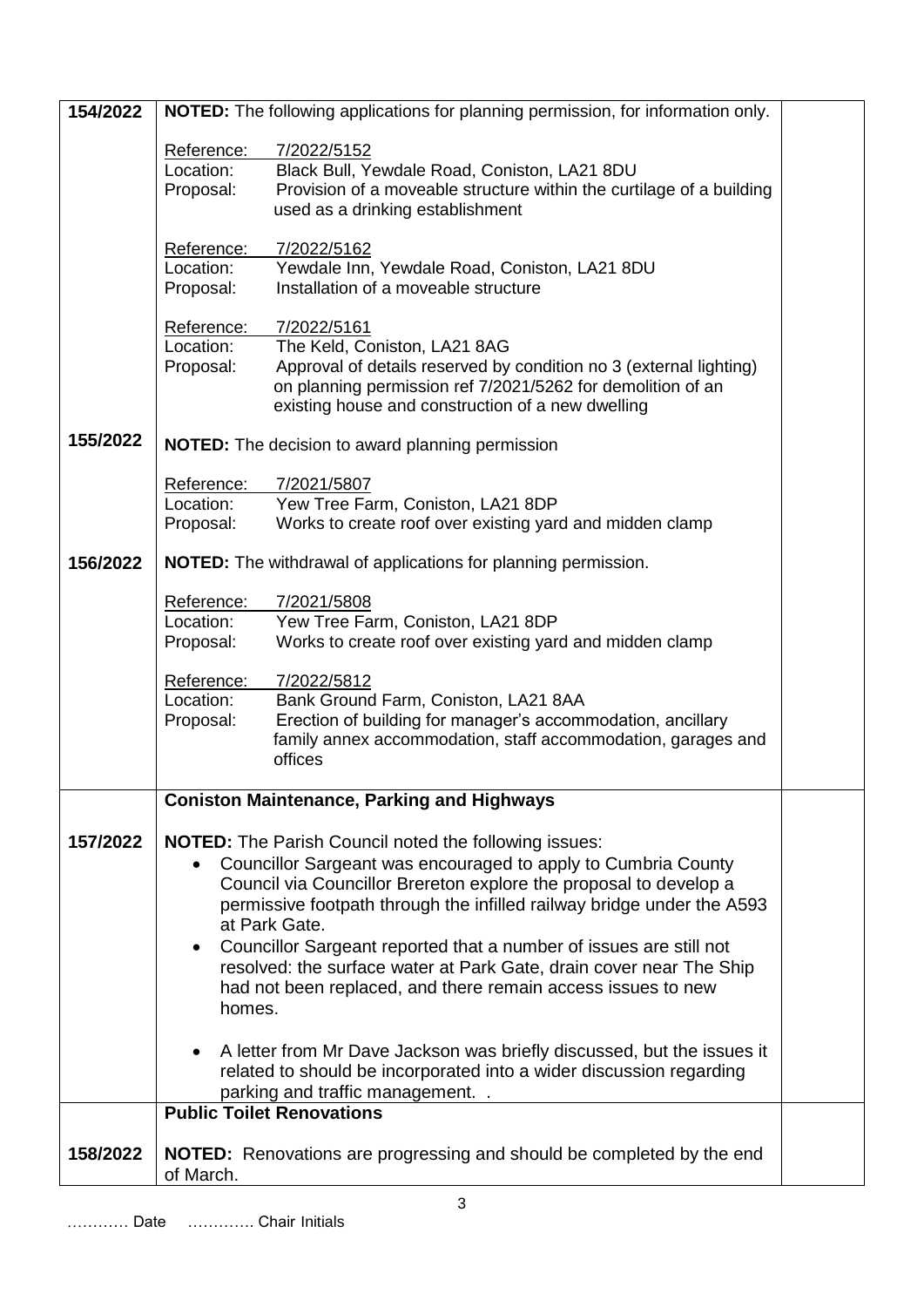|          | <b>Visit by Councillor Brook</b>                                                                                                                                                                                                                                                                                                                                                                                                                                                                       |  |
|----------|--------------------------------------------------------------------------------------------------------------------------------------------------------------------------------------------------------------------------------------------------------------------------------------------------------------------------------------------------------------------------------------------------------------------------------------------------------------------------------------------------------|--|
| 159/2022 | Councillor Brook, Leader of South Lakeland District Council was discussed,<br>but unfortunately, it was decided that the visit could not be incorporated into<br>a future meeting. Clerk to contact Councillor Brook's office.                                                                                                                                                                                                                                                                         |  |
|          | <b>Climate Focus</b>                                                                                                                                                                                                                                                                                                                                                                                                                                                                                   |  |
| 160/2022 | <b>NOTED:</b> The clerk will apply for an environmental grant via Councillor<br>Brereton with the intention of clearing the detritus from the head of the lake<br>to make it more accessible to all lake users.                                                                                                                                                                                                                                                                                        |  |
|          | The area outside the graveyard is in full bloom, the clerk will order wildflower<br>seeds ready for warmer weather.                                                                                                                                                                                                                                                                                                                                                                                    |  |
|          | Queen's Platinum Jubilee                                                                                                                                                                                                                                                                                                                                                                                                                                                                               |  |
| 161/2022 | <b>NOTED:</b> Progress had been made in relation to arrangements for the four<br>day celebrations in June. This is constantly developing, however, it was<br>noted that a successful Lottery bid for £5,135 has enabled organisers to be<br>more ambitious in what they can achieve.                                                                                                                                                                                                                   |  |
|          | Lengthsman                                                                                                                                                                                                                                                                                                                                                                                                                                                                                             |  |
| 162/2022 | <b>NOTED:</b> The response to the advert for a Lengthsman was disappointing,<br>but efforts to promote the vacancy will continue.                                                                                                                                                                                                                                                                                                                                                                      |  |
|          | <b>North West Air Ambulance</b>                                                                                                                                                                                                                                                                                                                                                                                                                                                                        |  |
| 163/2022 | <b>RESOLVED:</b> To side a sculpture on the Memorial Green for a part of the<br>summer to support their fundraising. Councillor Buller will collect any monies<br>collected.                                                                                                                                                                                                                                                                                                                           |  |
|          | <b>Ukrainian Crisis</b>                                                                                                                                                                                                                                                                                                                                                                                                                                                                                |  |
| 164/2022 | In response to the humanitarian crisis precipitated by the invasion of Ukraine<br>by the Russian Federation the Parish Council, led by Councillor Coward,<br>have organised a music night and raffle to raise funds for the Disasters<br>Emergency Committee. The concert is being organised by Sam Clarke and<br>will be held on 2 <sup>nd</sup> April.<br>Councillor Sargeant expressed serious reservations about the Parish Council                                                                |  |
|          | being involved in fundraising efforts for Ukraine.                                                                                                                                                                                                                                                                                                                                                                                                                                                     |  |
| 165/2022 | <b>Councillor Matters</b>                                                                                                                                                                                                                                                                                                                                                                                                                                                                              |  |
| Date     | <b>Councillor McCracken</b><br>Observed that other parish councils were developing resilience schemes to<br>help them to respond and react to emergencies. The response of Coniston<br>during recent emergencies such as Storm Arwen was admirable, however,<br>this showed that the Emergency Plan itself needs to be developed,<br>resourced and communicated to the people of Coniston more effectively.<br>This will be included as a separate agenda item in the near future to<br>Chair Initiale |  |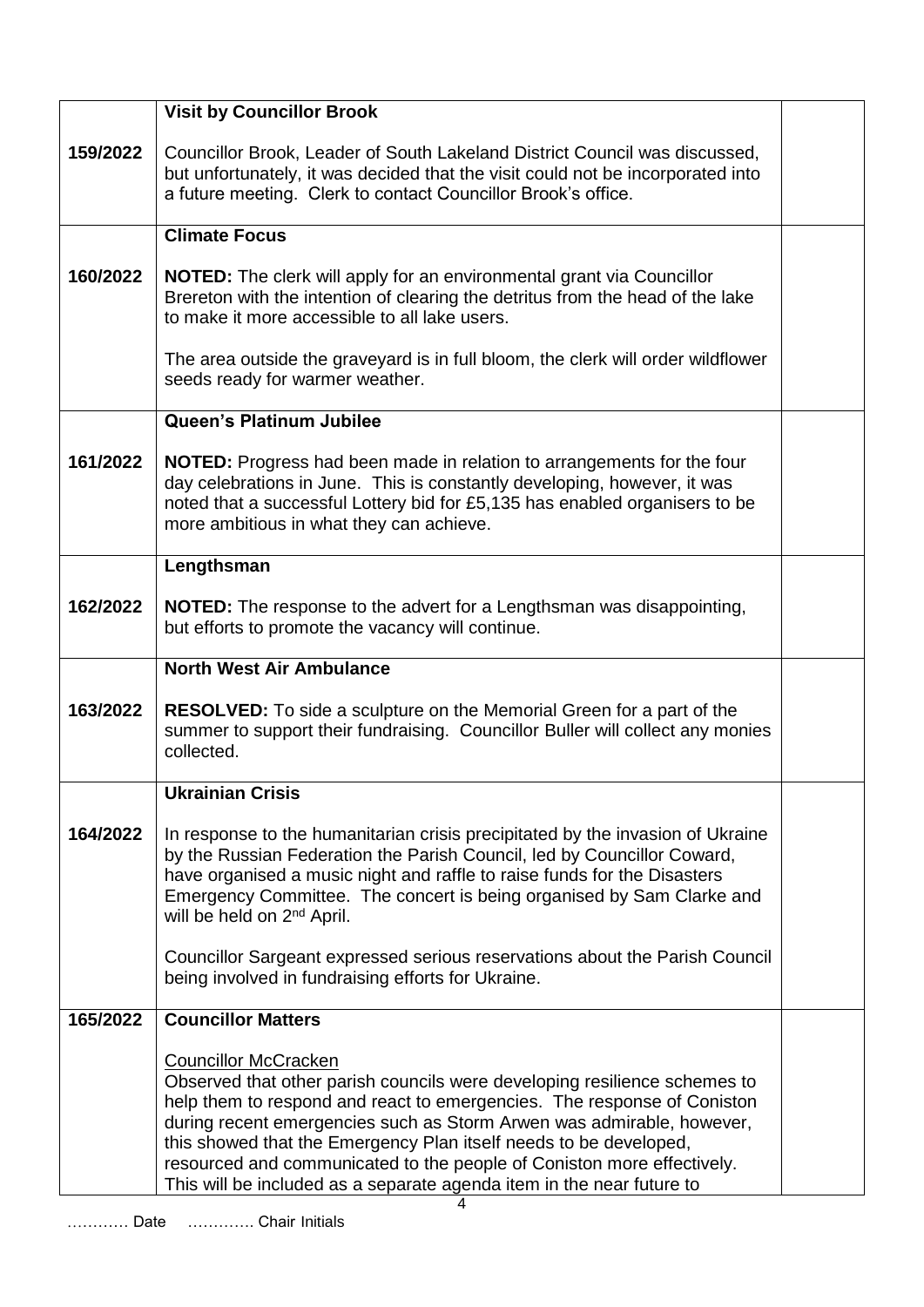|          | establish a framework for review.                                                                     |                                                                     |  |
|----------|-------------------------------------------------------------------------------------------------------|---------------------------------------------------------------------|--|
|          |                                                                                                       |                                                                     |  |
|          | <b>Councillor Troughton</b>                                                                           |                                                                     |  |
|          | Announced that a litter pick will be organised.                                                       |                                                                     |  |
|          |                                                                                                       |                                                                     |  |
|          | <b>Financial Matters</b>                                                                              |                                                                     |  |
|          |                                                                                                       |                                                                     |  |
| 166/2022 | <b>NOTED:</b> To note the receipt the following receipts:                                             |                                                                     |  |
|          |                                                                                                       | <b>SLDC Payment (Cllr Troughton)</b><br>£500.00                     |  |
| 167/2022 |                                                                                                       |                                                                     |  |
|          | <b>RESOLVED:</b> To authorise payment of the following accounts:<br>Mr M Dearnley (Salary)<br>£459.90 |                                                                     |  |
|          | $\bullet$                                                                                             | Mr M Dearnley (Home Working Allowance plus                          |  |
|          | large letter postage)                                                                                 | £20.00                                                              |  |
|          | $\bullet$                                                                                             | Advance Gas and Plumbing (21.2.22)<br>£11,947.75                    |  |
|          | $\bullet$                                                                                             | Advance Gas and Plumbing (12.2.22)<br>£5,973.88                     |  |
|          | Water Plus (DD)                                                                                       | £786.49                                                             |  |
|          | <b>Rocket Sites</b>                                                                                   | £1,032.00                                                           |  |
|          |                                                                                                       | Johnston (Gardening Services) 21.2.22<br>£200.00                    |  |
|          |                                                                                                       |                                                                     |  |
|          | Correspondence                                                                                        |                                                                     |  |
|          |                                                                                                       |                                                                     |  |
| 168/2022 |                                                                                                       | <b>RESOLVED:</b> Councillors noted the following e-mails:           |  |
|          |                                                                                                       |                                                                     |  |
|          | <b>Lake District National</b>                                                                         | Temporary Closure of paths - motor rallies                          |  |
|          | Park Authority                                                                                        | Election of councillors of Westmorland and                          |  |
|          |                                                                                                       | <b>Furness Council</b>                                              |  |
|          |                                                                                                       | News releases:                                                      |  |
|          |                                                                                                       | Crafts galore at Kendal Indoor Market<br>$\bullet$                  |  |
|          |                                                                                                       | Below inflation Council Tax rise as final SLDC<br>$\bullet$         |  |
|          |                                                                                                       | budget approved                                                     |  |
|          |                                                                                                       | Applications open for final Additional                              |  |
|          |                                                                                                       | <b>Restrictions Grant scheme</b>                                    |  |
|          | South Lakeland                                                                                        | Leader's statement on Ukraine<br>$\bullet$                          |  |
|          | <b>District Council</b>                                                                               | Two-year funding investment for strategic<br>$\bullet$              |  |
|          |                                                                                                       | cultural partners                                                   |  |
|          |                                                                                                       | Village's special character to be further<br>$\bullet$<br>protected |  |
|          |                                                                                                       | Long-term lease agreed for iconic Ulverston<br>٠                    |  |
|          |                                                                                                       | venue                                                               |  |
|          |                                                                                                       | Eligible businesses urged to apply for<br>$\bullet$                 |  |
|          |                                                                                                       | coronavirus grants before it's too late                             |  |
|          |                                                                                                       | Innovative projects set to create more                              |  |
|          |                                                                                                       | affordable homes                                                    |  |
|          |                                                                                                       | "Respect others' choices on COVID" asks                             |  |
|          |                                                                                                       | Cumbria's Director of Public Health as COVID                        |  |
|          | <b>Cumbria County</b>                                                                                 | rules end<br>Death of Mike McKinley                                 |  |
|          | Council                                                                                               | County Council announces testing site closures                      |  |
|          |                                                                                                       | following government advice                                         |  |
|          |                                                                                                       | <b>SLDA Country Wildlife Sites event</b>                            |  |
|          | Cumbria Constabulary                                                                                  | <b>Storms Dudley and Eunice</b>                                     |  |
|          |                                                                                                       |                                                                     |  |